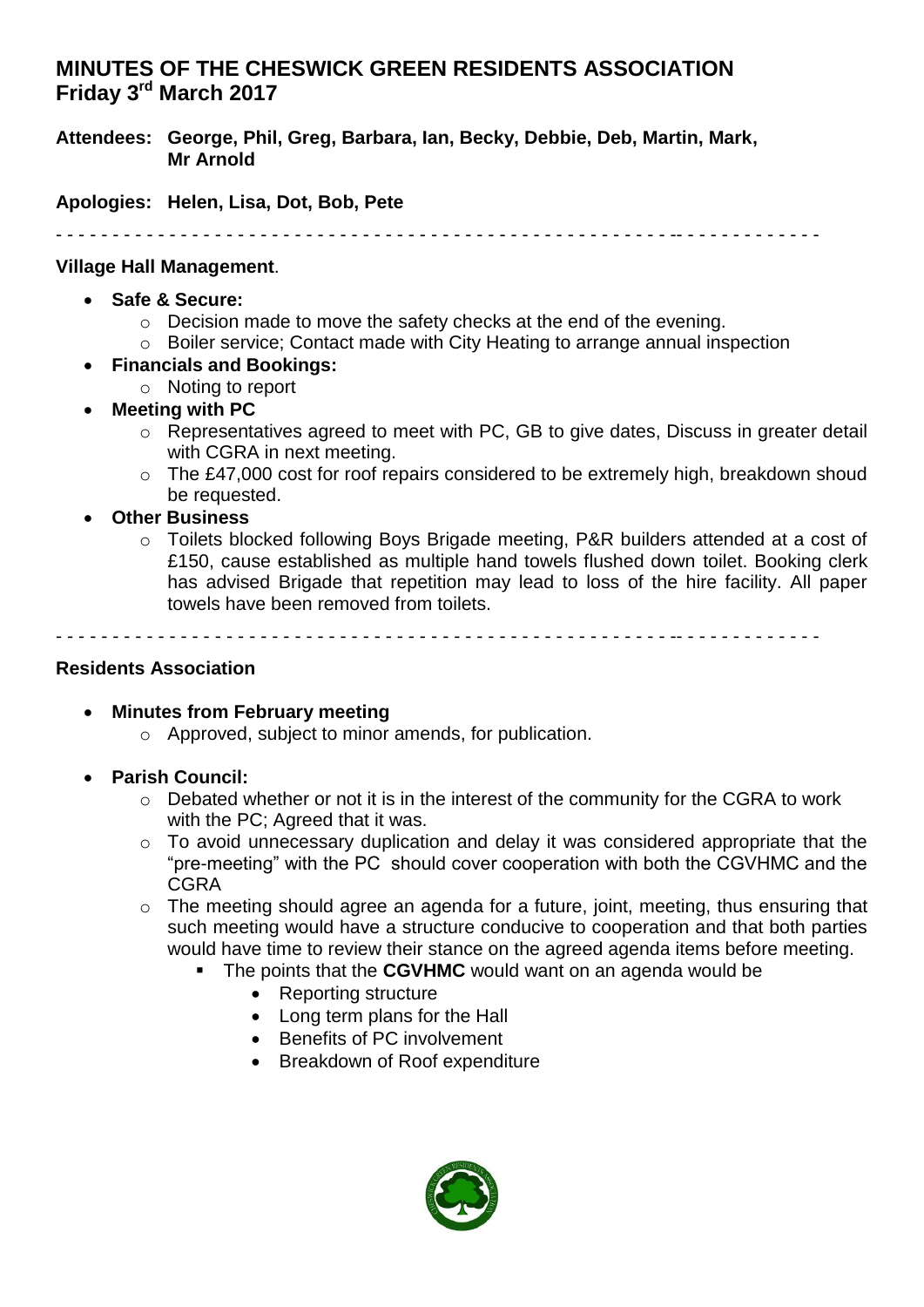- The points that the **CGRA** would want on an agenda would be
	- Open and honest discussion regarding the actions by and reaction to the Councillor who put forward sites to SMBC without the authority to do so.
	- Reason(s) why the CGRA comments regarding the Blyth Valley development were ignored.
	- Reason(s) why the PC decided to hijack our February meeting despite repeated communication advising against.
	- Full disclosure of minutes
	- **•** Benefits of having a Parish Council
	- The 41% increase in precept
	- Date for the Joint meeting
- $\circ$  GB to put forward dates to the PC,
	- Noted that Wednesday is least favoured, and that small hall is available on Fridays
	- **Our representatives would be Mark, Martin and Gregg**
	- It would be inappropriate for Cllr Creswell to attend
- o The **phenomenal** increase in Precept was universally condemned, it has been brought to the attention of SMBC and local ratepayers attention, though, whilst all are shocked by the level, it seems that there is little that can be done to curb the excess.
- o It is felt that residents would nonetheless wish to both register their discontent and point out that once reserves had been recouped the precept must be reduced, GA to draft letter to PC and also for circulation to residents.
- **People**
	- o No new news.

## **Pennies**

- o Handover of books complete
- o Subs update; upward of 160 envelopes returned, still more envelopes to be delivered.

## **Planning.**

- o Blythe & Bloor
	- No new actions
- o New Planning
	- PL/2017/00255/DIS7: 1036 Stratford Rd, Garden and car park landscaping; No objection
	- PL2017/00213/MINFHO; 15 Glenwood Drive, single story extension to rear; No objection
	- PL2017/00413/MINFHO; 40 Creynolds Lane, single story extension to rear; No objection
	- PL2017/00385/MINFHO; 36 Boscobel Road, single story extension to side; No objection